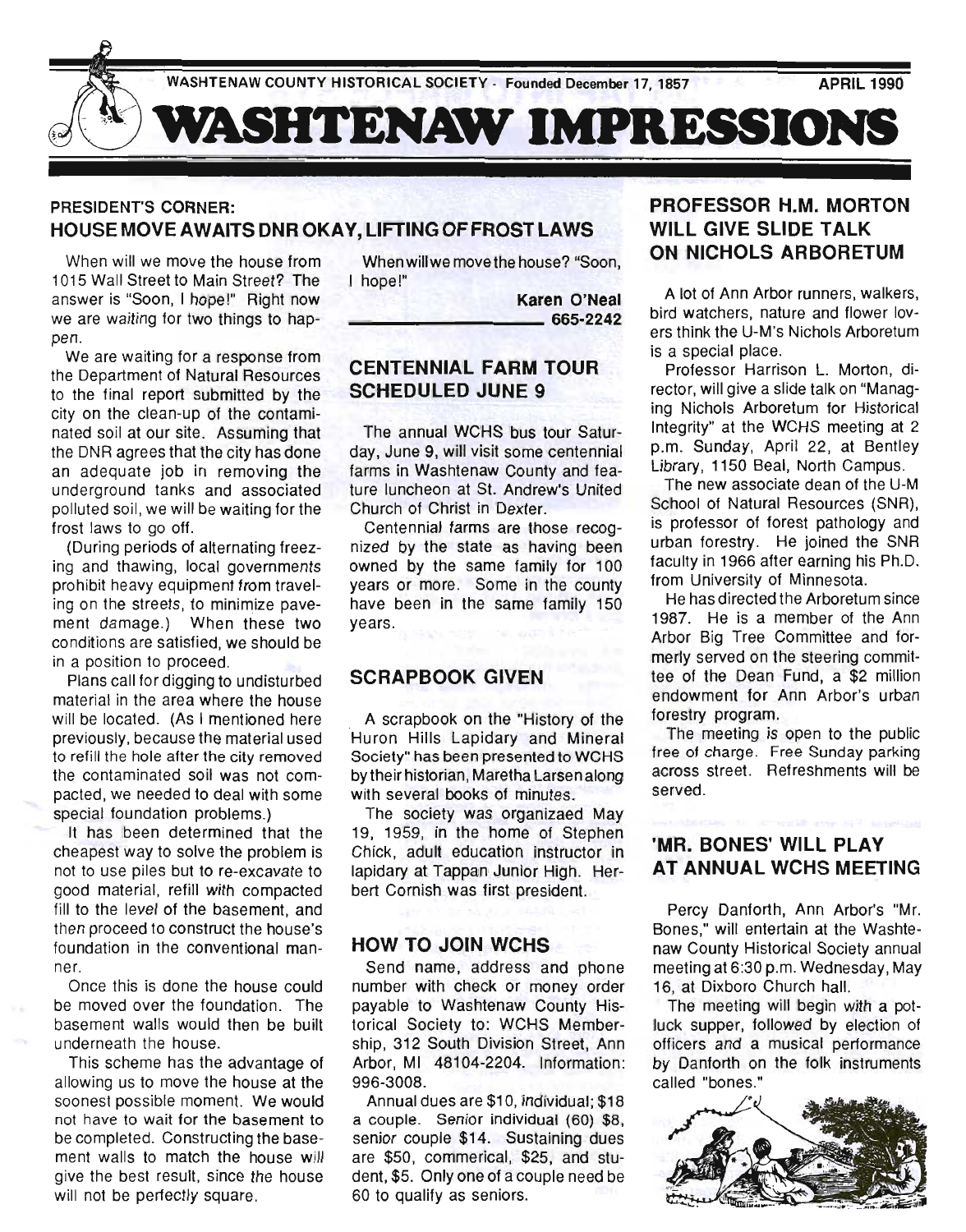# **HOW SWEET IT IS! SUTHERLANDS TAP INTO MAPLE SYRUP FOR FUN**

Most of us enjoy a sweet taste on the front of our tongues and mankind searched for centuries for ways to satisfy it, Professor Roger Sutherland said in introducing his talk on maple syrup making at the March WCHS meeting.

Professor Sutherland, who will retire this spring from Schoolcraft College, has, with his family, made syrup as a hobby for the past 23 years at his home on Warren Road near Dixboro.

WCHS Vice-president Lawrence Ziegler, who produced syrup commercially in Salem township and sold it on the Ann Arbor Farmer's Market from 1956-1970, exhibited printed materials and equipment including old spiles and a wooden sap bucket made by a Washtenaw county pioneer.

"I had a lot of time to prepare for this talk because, actually, you asked me years ago," Professor Sutherland noted.

The late Professor Leigh Anderson had arranged for WCHS to visit the Sutherlands and have a pancake luncheon at Romanoff's Catering in March 1978, but with the forecast of an ice storm that day it was cancelled.

Professor Sutherland's talk not only focused on maple syrup but also put it into the perspective of that centuries long search for sweetness.

"The search for sweetness has led to rebellions, wars, unjust and unpopular taxes, and has been intimately involved in the slavery movement.

"I'm a beekeeper so I have to put in my little plug for bees--of course, the earliest known source of sweetness was honey gathered from nectar of flowers and produced by honey bees.

"This goes back more than 3,000 years before Christ. Honey and beeswax were very important products. Honey was the main sweetener and was used to make mead, probably the earliest wine.

"Honey was used as an antiseptic, medication, and for embalming the deceased.

"Of cou rse the honeybee simply goes to the flower, extracts nectar, brings it back to the cell, and, actually, they use almost the same process Larry does when he boils down maple syrup- -that is, they have a fanning technique or air conditioning in which they move the warm air over the cells and that gradually takes the water out, concentrates it, and when the sugar con-



The Sutherlands turned an old basement Into a sunken garden and place to boil maple syrup. Roger cuts wood, son Peter (left) totes It to Anne to stoke the fire while Ellen and her mother, Mary, tend to boiling.

centration gets to a precise point, the bees will cap it with wax and then its good forever.

"I don't know how long forever is. It will crystallize. Probably one of the problems they had was it's hard to dry honey. Although there are some dehydration processes, there are some difficulties.

"When people think of sugar today, they normally think of sugar made from cane. Cane sugar was first mentioned in China about 800 B.C.

"Sugar cane was probably indigenous to India. When travelers traveled to that part of the world in the very, very early days they brought back word that there was a strange cane that produced honey.

"In fact there was no word 'sugar' at that time--the word for sweetener was 'honey' and so they called it 'honey cane.' At first they simply consumed it by chewing on a piece of cane. I guess kids in that part of the world still do that.

"Later they developed the process of crystallization. It was chopped up, put into large vats and allowed to crystallize. This process was probably developed by the Arabs and Egyptians.

"The first, product from cane was probably a molasses. If they let that ferment, they had that by-product called rum.

"Gradually as they developed the process of refinement, sugar got lighter and lighter in color and today, of course, we have common white table sugar.

"Just to give you some idea of how scarce and expensive it was in earlier days--in 1564 the price of sugar and caviar was the same.

"By the late 17th century, with tea and coffee coming into vogue and the need for sweetening, the demand for sugar rose tremendously.

"Here was a real problem because the sugar cane was grown almost entirely in the tropics or semi-tropics and England mainly had a monopoly on those areas.

"England controlled the sugar of the world and they also controlled the seas and navigation. Many of the other countries had to pay very dearly for sugar.

"You remember during that period we had a political break with England and this served to provide a great stimulus in our country to find new sources of sugar.

He quoted from early historical writings:

"The interruptions suffered by foreign commerce during the American Revolution gave a lively stimulus to domestic ingenuity. To the revolution the United States is indebted for the cultivation of sugar from the maple tree.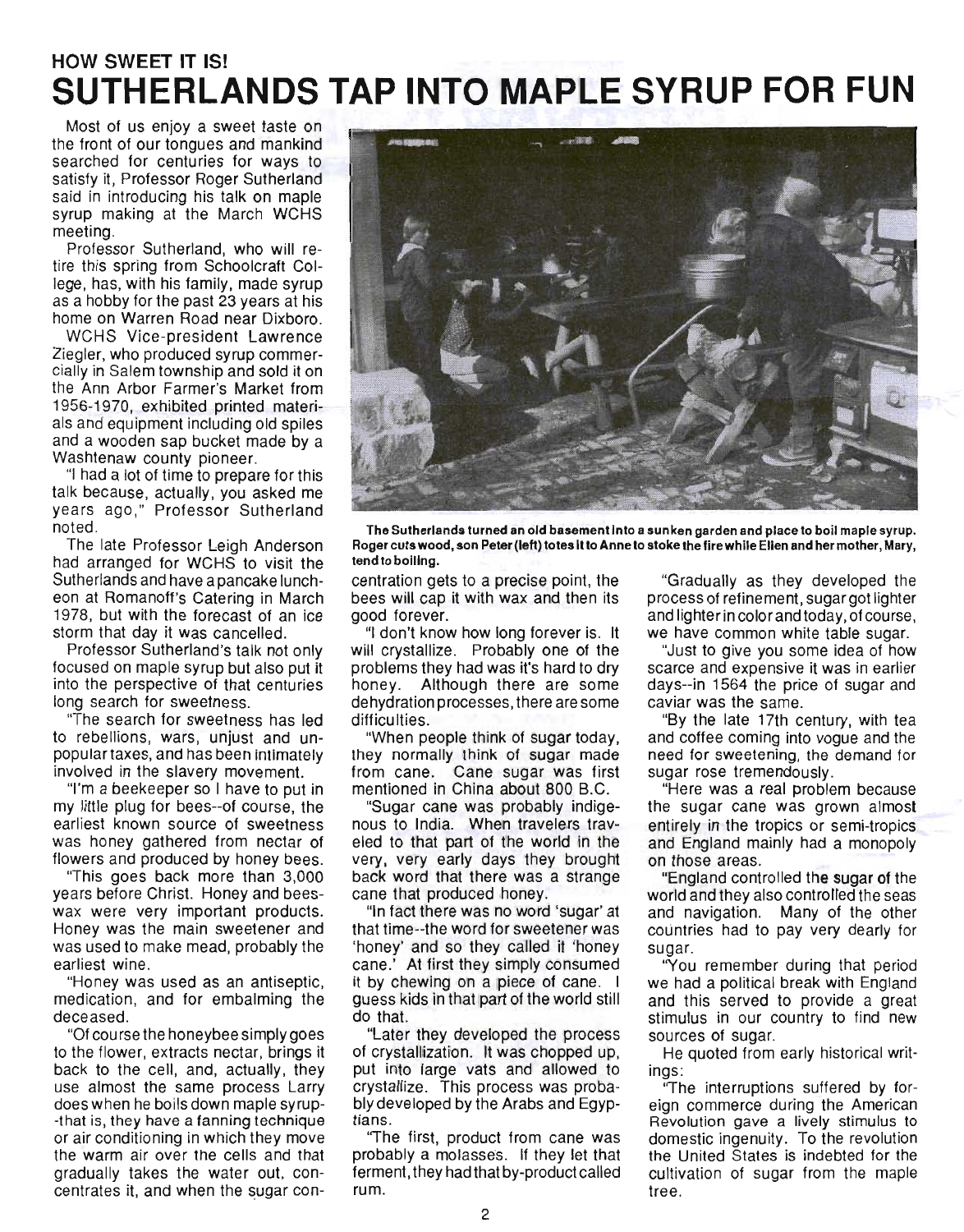"Determined to use so far as possible no production except from their own growth or manufacturing, the inhabitants tried every means of supplying their convenience from their stores."

It was a sort of edict or, at least, a plea from the colonial government of the early 1700s, Sutherland interjected.

"Those who have trees will not neglect the making of maple syrup which is not only the most wholesome and pleasant sweetening, but, being the product of our own country, will ever have the preference of every true American. There ought not to be one pound of foreign sugar brought into the country."

"The plea to 'buy American' is not new," Sutherland noted. The problems with cane led to the development of the sugar beet.

"Not only were the English kind of holding us hostage for sugar, France and Germany were no favorites of England, so they were trying to develop the sugar beet and Russia was too. The reason was they could grow the sugar beet in a temperate climate where it was cool. Sugar beets are very important in Michigan.

"At first the sugar beet was very poor in quality. Gradually it was developed into a fairly high sugar yield item. Today at least 40 percent of the table sugar that we buy comes from the sugar beet.

"The Germans and French were probably the first ones to develop it but many countries got into the act.

"The English resented development of the sugar beet. The Duke of Wellington supposedly ordered all the sugar beet factories in France to be destroyed. I'm not sure if he was successful.

"I didn't touch on the slavery movement but it was certainly very involved in this search for sweetness.

"As an aside, there are other ways of making sugar. In the tropics there are more than 2,000 different palm trees. Nine of these are used for making sugar and still are today.

"The sugar content of palm sap is much higher than maple sap and they can collect for something like five months a year. So in some countries the boiling down or concentrating of palm sugar is important.

"In Java alone, in one recent year they were reported to have produced 25,000 tons of sugar from palm trees.

"Now, let's get back to maple syrup. "I think every person who enjoys the arrival of spring has their own favorite harbingers. It may be hepatica beginning to come up in wooded areas, it could be the robin.

"For those who make maple syrup, we have an even earlier harbinger. For us its the return of the bright sunny day, accompanied by freezing nights in late winter which signals the time for the renewal of one of the oldest early spring rituals practiced in the northern United States--the conversion of maple sap into syrup.

"We started this as a family project. We found out very quickly that maple syrup production was a fascinating educational activity, involving a broad spectrum of skills, from selecting and tapping trees to the final grading and consumption of the finished syrup.

"We've had a lot of fun over the years. In fact, I got my grandsons involved a little this year.

"Equally interesting has been the study of the lore of sugaring. Historically, maple sugar is one of the oldest forest products in Michigan and the U.S.

#### **EUROPEANS HAD REAL HONEYMOONS**

Mead, probably the earliest wine, was made from honey, Professor Sutherland said.

"Somebody probably doctored their honey a little bit and put too much water in it. It fermented and they thought why throw it away. They had made their first mead.

"One of the common terms we use today comes from that wine. It was common practice at weddings to have a mead or honey wine. It also was a custom in Europe to give enough wine to the young bride and groom to last until the next full moon-- that period was then designated as the 'honeymoon.'

"When my oldest daughter was married I thought maybe I'd make enough mead. Then I thought I want her marriage to last forever and that would be way too much wine to make."

"The American Indian is generally given credit for discovering the conversion of maple sap into syrup. There is a little controversy over that but I think it is pretty well documented that they did develop the technique first.

"Henry Rowe Schoolcraft, writing in 1884, described the spring ritual of sugar making as a sort of Indian car· nival, a season of hilarity and feasting.

"Michigan Indians apparently used hollowed out logs and made the sat boil by throwing in red hot stones. They obviously couldn't burn that wooden log.

"Another report says some of the Indians partially concentrated their sar by allowing it to freeze overnight ano throwing off the ice.

"Larry will tell you later about a reverse osmosis process that accom plishes something of the same thing by concentrating it first before boiling

"Indians used the sap of walnuts hickory, box elder, butter nut, birch sycamore and basswood as well as maple.

"The roughest and crudest way which they were known to have tapped the trees was to break off the ends of the limbs and let the sap from the woundec branch drip into a trough or vessel.

''They would also slash deep gashes in a tree with their tomahawks and sel some container under to catch the sap. Since trees were plentiful and seemingly endless in extent, little trouble was taken to spare them.

"Apparently salt was very difficult to come by for the Indians, I've been told. So they had a preference for sugar as a flavoring.

''The Objiba Indians, who numberec less than 1,500 had one spring made almost 90 tons of sugar. When it is taken into consideration that nearly all the sugar was consumed by the Indians themselves, it shows an almos! abnormal fondness for sweets.

"It virtually formed a substitute for salt. Apparently other Indians followed the same practice.

"Early settlers in Michigan and the entire northeast and midwest, after learning the technique of sugar making from the Indians, provided many innovations\_

"They found, of course, that boring holes with a drill and inserting spiles- -and Larry has quite a collection of spiles over there--instead of gashing the trees as the Indians had done was much less wasteful.

"The backwoods man in the early days had to, by necessity, be his own woodsman, sawyer, mason, builder, blacksmith, butcher, weaver, tailor, farmer. Yet there was another craft that they had to learn--that of sugar maker.

"In addition to farming, many settlers had to rely heavily on the woodlo<sup>®</sup>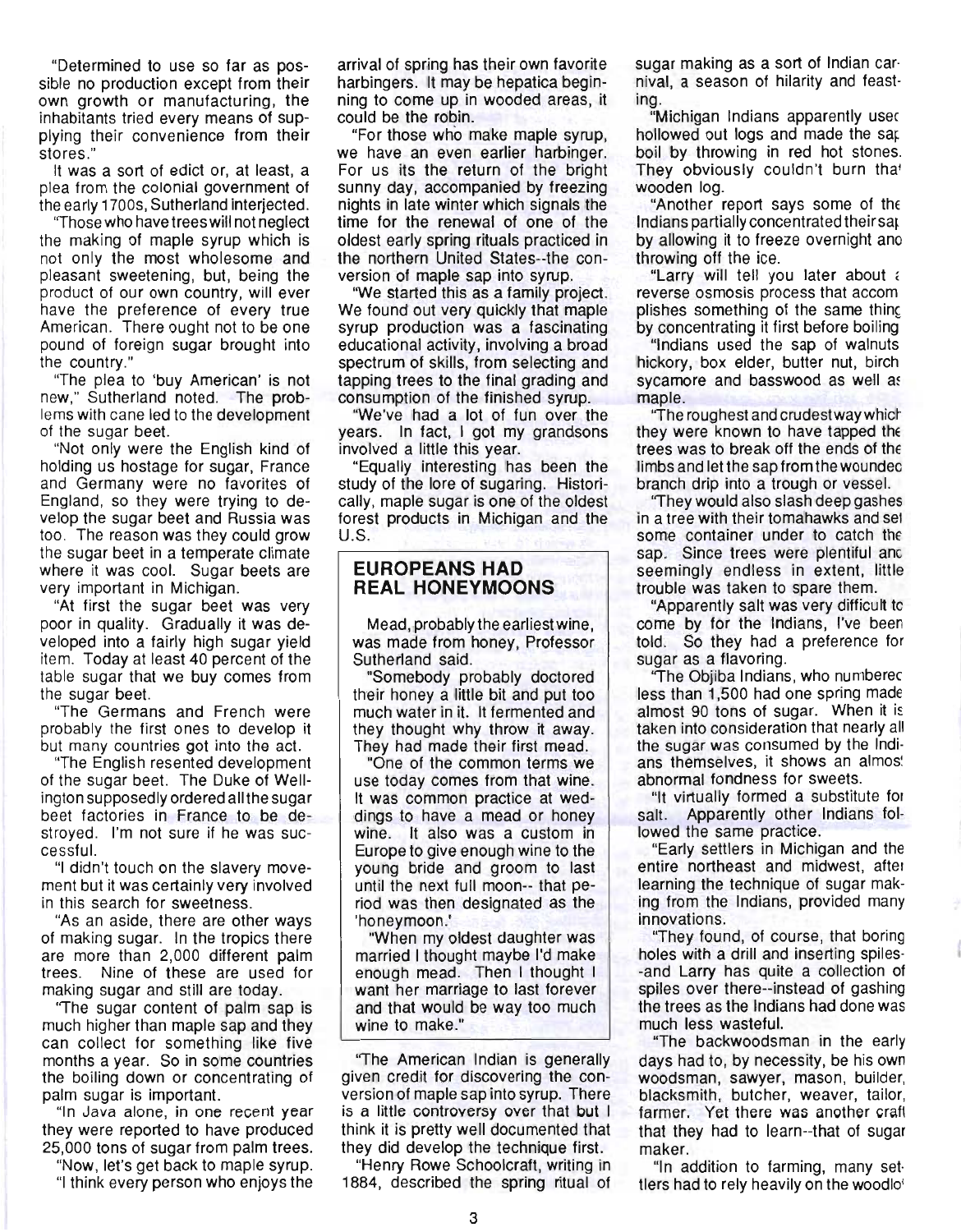that was at the back of many of their farms. It served as a source of wood for their fire, game for the table, maple syrup for their sweetening and perhaps, simply, a place to walk and enjoy the wildflowers in the spring.

"Many, of course, made just enough maple syrup to supply their own needs.

"Sugaring was a form of farmwork quite unlike many of the other tasks of early days. Though it was exhausting labor, it was, nonetheless, a tiny celebration, not perhaps of spring's arrival but of winter's final departure.

"Boiling shacks or shelters were probably very few in the earliest days, and, at best, only calculated to turn away the rain. In fact, some of the boiling was probably done far from home and the sugar makers camped out in the deep woods until sap season was over.

"To brighten this picture, let's let John Burroughs (the American author and naturalist) tell of his pleasure in boiling sap," Helen and Scott Nearing write in The Maple Sugar Book:

"Many a farmer sits up all night boiling his sap when the run has been an extra good one, and a lonely vigil he has of it among the silent trees and beside his wild hearth.

"If he has a sap house he may make himself fairly comfortable and, if a companion, he may have a good time or a glorious wake."

"With the sugar house night boiling is not so bad as it might seem," W.T. Chamberlain wrote in 1870.

"A bunk would be built into one corner of the sugar house three feet . high with a straw bed and pillows and buffalo robe or blankets. Two men divided the evening, one boiling while the other one slept, and you will sleep soundly after gathering 30 barrels of sap."

"Locally, in WashtenawCounty, there apparently was a fair amount of maple sugaring. I've been told that the biggest concentration was in the northeast part of the county because much of the rest of the county, other than spots here and there, was oak-hickory forest.

"This was done mostly by individual farmers, producing enough for their own needs. Some, in better locations, probably produced enough for commercial operations.

"I want to tell you a little bit about some of the local maple syrup operations I've been told about, mostly in Salem township.

He showed the Joy Road farm pre-

viously owned by the Bolgos family, now owned by the Dunn-DeForest family. The sugar bush was north of the house at the back of the farm.

## **SWEET STORY: WOKSIS DISCOVERS MAPLE SYRUP**

"There is an Indian legend about how Woksis, an early Indian chief, learned about the art of making maple syrup. Woksis first tasted maple syrup because he had an ingenious wife.

"Woksis was going hunting one day early in March and he yanked his tomahawk from the tree where he had hurled it the night before and went off hunting for the day.

"The weather turned warm that day and the gash on the maple tree dripped sap into a vessel that happened to stand close to the trunk.

"Woksis's squaw needed water in which to boil their dinner. She saw the trough full of sap and thought it would save her a trip to the stream. Also she didn't like to waste anything.

"She tasted it. It tasted fairly good, a little sweet, so she used it for her cooking water that day. Woksis, when he came home from hunting, scented the maple aroma form afar and knew that something especially good was stewing that evening.

"The water had boiled down to a syrup which sweetened the meal and, so, legend says the happy cutom was inaugurated. Whether it happened or not, it's a nice little story," Professor Sutherland said.

According to Zina Bolgos, his family operated the sugar bush there until they moved in 1914 to Plymouth Road west of the present US-23 intersection, Sutherland said.

Bolgoses had a dairy on Plymouth Road and operated a sugar bush there until 1968. They sold syrup in their dairy store.

"Zina told me someone from the University of Michigan made a movie of their sugar bush operation once but we weren't able to find it."

He showed Bolgos standing at the entrance to Sugar Bush Park, a small remaining portion of the wooded area that was their sugar bush. Its between Orchard Hill and Chapel Hill subdivisions, north of Plymouth Road.

There was a sugar shack in there and for a short period there was a plan to have a community sugar bush there. Unfortunately, vandals got to it within a couple of weeks and split the metal pans open with axes. It never materialized.

He showed a picture of the Brinkman farm on Tower Road in Salem township which had a sugar bush adjacent to the original Bolgos sugar bush on Joy Road.

This farm was taken up from the government by Luther Graham in 1831 . It was later purchased by Henry Brinkman, grandfather of the editor, in 1879.

The Brinkman family operated the sugar bush commercially for a number of years into the late 1920s. Henry Brinkman sold syrup to various customers including Chubb's and Freeman'[s student boardinghouses in Ann Arbor for \$1 a gallon. The going price this year is \$28-\$30 a gallon or more.

In 1956, the editor's brother, Burton Brinkman, and Merritt Roarbacher of Plymouth, a former neighbor who remembered visiting the sugar bush in earlier years, made syrup. The next year, Ziegler took over with Rorabacher and for about 15 years made and sold syrup on the Ann Arbor Farmer's Market under the Brinkman Sugar Bush label.

"I know we visited there in the late '60s and that was probably one of the things that stimulated us to go back home and tap our trees," Sutherland said.

"Another sugar bush, maybe the only one remaining in commercial operation in Washtenaw County, is a farm owned by Charlie Cole on Tower Road north of North Territorial in Salem township.

"According to Mrs. Cole whom I talked to yesterday, her father-in-law, William Cole, operated as early as the 1920s. Charlie started operating in 1960 and is still running the sugar bush today.

"Syrup making hit its heyday in the late 1800s and early 1900s and declined after 1918. In 1970 there were 810 farms in 63 counties in Michigan still producing syrup commercially.

"I mentioned before that the Indians tapped many different kinds of trees. The ones that yield the best sap are the sugar maple and another very closely related species, the black maple, both probably yielding a higher concentration of sugar and better quality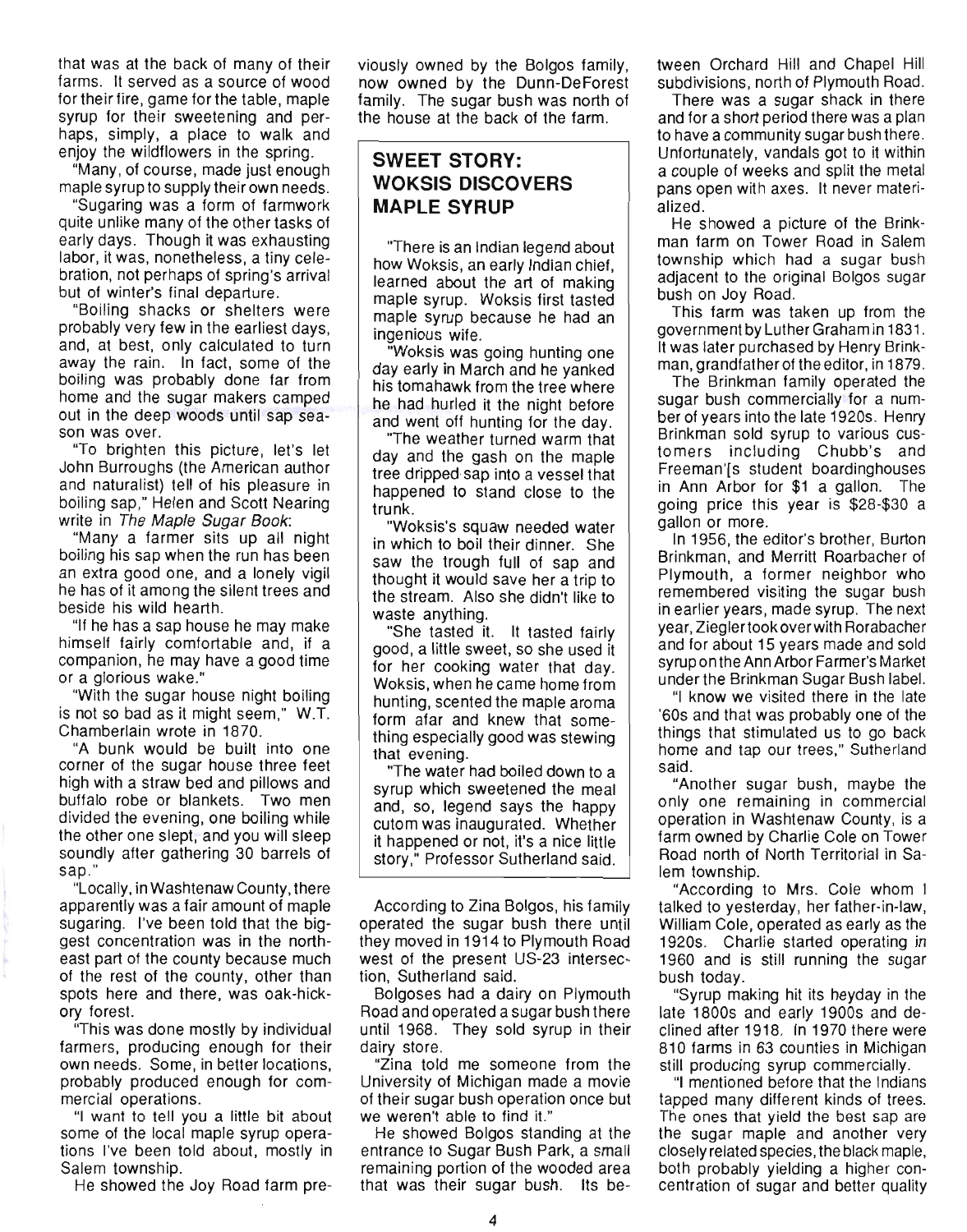of syrup.

"The silver maple and the closely related red maple yield sap of lower sugar content. The red and silver maple both produce buds a lot more quickly in the spring than do the sugar and black.

"As a result there is a chemical change that occurs in the bud--an amino acid develops and that gets into the sap. No matter how much you boil it, you can't get that bitter buddy flavor out. That's about what's happening right now.

"We had such a long period of warmth the buds began to break their dormancy, so even if we get the proper weather now--cold nights and warm days--it probably will not be a good sap season.

"Unfortunately we haven't had good saps seasons in the last couple of years. It's like Murphy's law, if something can go wrong, it will.

"The box elder--most people don't realize that is another maple--is also used by some people. I know there was a man just south of Dixboro who tapped box elders and said it was good but I never had the experience.

"Within the sugar maple species there is quite a wide variation in sugar content ranging from a low of. about 2 percent up to maybe 10 or 12 percent.

"Tree genetics, the size of the crown, the height/age of tree, seasonal conditions and general health of tree probably all contribute to this variation.

'They tell me that those people who tapped in January this year--normally that would be a little early-- were probably the smart ones because they probably got a very good run of sap, while those who waited until later probably are not going to get a good yield this year.

"In selecting the maples for tapping, you want to choose a tree with a trunk diameter of at least ten inches at a height of about three feet above the ground.

"We've followed the general rule of one bucket for each ten inch tree and one additional bucket for each six inch increase in diameter. I've seen trees with three, four or five pails on them.

"Generally our problem is not getting enough sap, it's getting enough time to boil down the syrup. I generally just put a couple of buckets on each tree and let it go at that.

"When I came back after visiting the Brinkman operation, I went out and looked at some of our trees and sure

#### **FOR ARMCHAIR SUGARING LEASE A MAPLE TREE**

An enterprising Massachusetts company offered an unusual Christmas gift and armchair sharing in the "adventure of sugaring" a few years ago in Yankee Magazine- lease a sugar maple tree or one sap bucket for a year.

They would send lessees an "authentic 1890 Treasury Department lease," suitable for framing, gift card, progress reports during the syrup season and finally a jug of maple syrup--at least 50 ounces for tree lessees, 25 ounces to bucket "borrowers."

Tree leases were \$34, buckets, \$24, plus \$5 each shipping.

enough, there were some old scars.

"It does not seem to harm the tree. I'm sure some trees have been tapped for a 100-150 years without any real loss of vigor.

"If you stand under some of those trees when the sap is flowing sometimes it's almost like rain from broken branches. So the tree is probably not going to lose anymore out of that small hole than it would from broken branches. Not too long ago I saw a lot of icicles up on maple trees.

"We found the quality of sap superior earlier in the year so we tried to tap as soon as we experienced this weather pattern of days that go up to maybe 35-50 degrees, especially if sunny, and drop down to maybe 15-20 at night. The better the spread of temperature, probably the better the syrup.

"The tap is located about three feet above ground and we usually try to put them on the south side. My theory has been that the south side warms up a little faster and perhaps you get a little better run.

"We usually drill a hole with a 7/16 inch diameter drill. We drill two to three inches into the tree on a slight upward angle to facilitate the flow.

"The tree made sugar the previous year and stored it in it he roots. Botanically, what you are doing is putting that hole into the vessels which are conducting sugar water up those tubes. The pressure then is going to push it out the spile. You tap the spile into the hole."

He showed a picture of his young son (now 22) drilling a hole by hand. Larry has an electric drill over there and he had a portable generator or alternator. Of course, he had 1200 taps.

"There are many kinds of spiles, many kinds of buckets. Larry has an old wooden bucket made by pioneer Luther Graham on display.

"When we had kids out, to keep them occupied, I'd usually get some elderberry and sumac stems and have them make spiles by hollowing out a hole in the center. In that case you drive the wooden spile into the hole but you have to have a nail or something to hang the bucket.

"A more modern technique is to use plastiC tubing and power drills although I understand the Coles still do it the old-fashioned way. Some people have gone so far as to use a vacuum tube and pull the sap right out of the tree.

"When we started, we used an old wood-burning cookstove. The idea of collecting sap is to boil it down as soon as you can. If you let sap sit around it starts to grow kind of a mold or bacterial growth. It gets cloudy.

"If it's cold or freezes, you can probably hold it for a few days, but the secret is to boil it as fast as you can.

"Another big problem is keeping the debris out. Many use metal covers. My wife made up a piece of plastic and we took an old inner tube and made some rubber bands. That keeps debris out.

"It's amazing the number of red squirrels that run up and down the tree. My honey bees are looking around for sweetness and try to get in the buckets. If you want to get real modern you can put a hole in a one gallon plastic milk jug.

"Sap gathering is not an every day operation. Many times you will go many days with no sap at all. When it is yielding, I found my trees yield one to two gallons a day. You can see the drip coming off. It's not like a faucet. A fast one is drip-drip-drip. With others it's drip...drip...drip.

"The next process is to get the sap from the trees to the boiling place. In the old days they used a horse-drawn gathering tank. Now they use tractors.

"One of the biggest problems of getting sap is the ground is muddy. If the sap is running, it's thawing and muddy. The mud gets into the tractor brakes and ruins them.

"Some use plastic tubing and gravity feed with tubes connected one to another and into a large tank or some-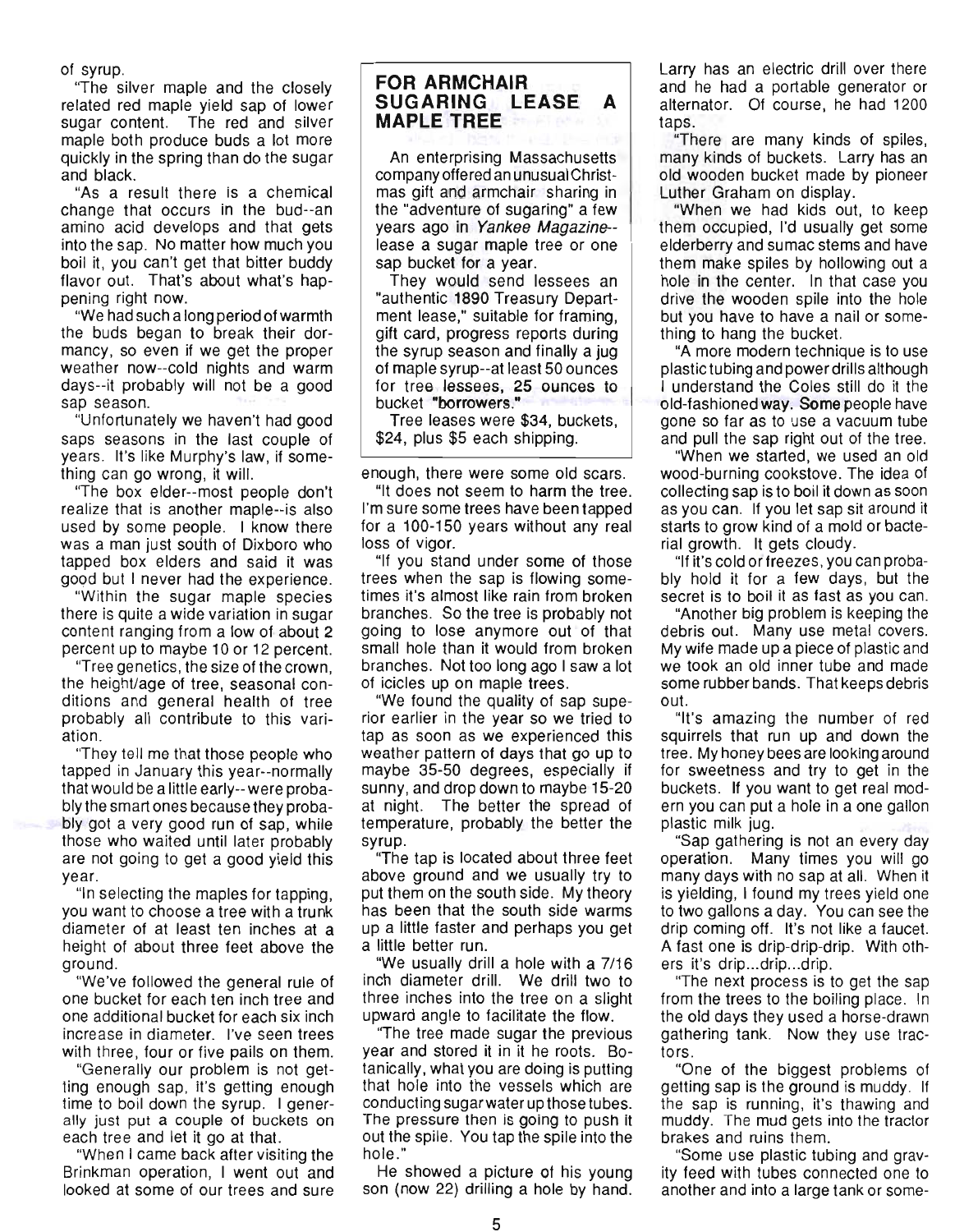

Rogertaps spile into mapletreeto catch sap. Son Peter (now 22) looks on.

times, on a hill, it runs right down into the sugar shack.

"In our case, we simply made the kids go out...although I have to be truthful with you, the Ypsilanti Press photographer came out and the kids posed for this picture.

"Processing is a matter of simply concentrating the sap which is only two to three percent sugar up to about 65 percent sugar by continuous boiling. it takes about 35 or 40 gallons of sap to get a gallon of syrup.

"Again, we have used the technique of throwing out the ice and it concentrates the sap a little bit.

"On the land that we bought the original home had burned down. The basement was the neighborhood dump. We cleaned out all the junk and it was kind of an interesting archeological dig. On top were convenience foods. As you went down you got to more basic commodities.

"We made it into a kind of sunken garden. That's where we boil our sap down.

"The process is simply putting the sap into pans. We have kind of a formula. We fill it up. Then I'm told by my wife to add so many containers as it boils down and then she'll know when it's about ready.

"Sometimes I forget the formula and scorch it. Once you burn it you smell the odor and you have ruined 40 gallons of sap. If Larry did it, it would ruin several hundred gallons. It's the worst feeling in the world--you've put all that

work into it and then you lose the whole batch. Then you have all the mess of cleaning up the pans.

"My wife filters it though felt or clean cloth and takes it inside to finish it off and can it.

"Some people have tried to do it in their home totally. That is bad news unless you do just a little bit. I've heard of wallpaper falling off the walls, plus it isn't just pure water. My wife will tell you it's sticky all over.

"It does take an awful lot of wood to do this. We burn a fair amount of wood in our house now and we debate--should we keep ourselves warm or should we do maple syrup.

"Most of ours is used as syrup but you could concentrate it more and let it crystallize into sugar. Larry has some maple leaf molds over there they used to make sugar candy. The Coles make a kind of fudge.

"When our kids were younger we made jack wax. To do that you take maple syrup, bring it to a boil and boil until the temperature is 22 degrees higher than boiling. Get a pan of fresh snow, pour it on the snow and twirl it on a fork or stick. It's like taffy.

"Michigan usually ranks within the top five syrup producers. New York typically is the leading state but Vermont gets all the publicity. An awful lot of 'Vermont' syrup is shipped to Vermont from New York, Michigan and Pennsylvania," Sutherland said.

"A lot of syrup is also shipped into the United States from Ontario and Quebec," Ziegler added.

"In 1989, Michigan produced 82,000 gallons, still ranking it among the top five sugaring states. Michigan State University says there are about 600 commercial syrup producers making anywhere from 25 gallons to 2,000.

One of the biggest is Snow's Sugar Bush near Lansing which normally makes 1 ,000 gallons. Anotherin Leelanau County makes 2,000 gallons.

"The last couple of years the yield has been down because of weather. In the east, acid rain is causing maple decline as well as a couple of insects.

"We've had fun doing it. If we happen to be making maple syrup in the next few years on Warren Road, give us a call and you can share in that spring festival.

"It's a unique Situation because the only place in the world sugar maples grow naturally is north of the Ohio River and east ofthe Mississippi River," Ziegler noted.

"That includes about ten New England and north central states, and Quebec and Ontario, Canada.

"I saw a reverse osmosis machine up to Snow's Sugar Bush near Mason the other day. They circulate the maple sap through about nine pipes and when it comes out they have removed about two thirds of the water before they start boiling it.

''They could take more out, but if they do, you don't have a maple flavor. All it is is sweet. You have to have a browning process by cooking.

"Snow's machine cost \$14,000. It saves a lot of fuel, but you have to put a lot through it to make it pay.

''The way you know you have maple syrup is to use a hydrometer. You put the syrup into a narrow, deep cylinder-shape container and insert the hydrometer. If it floats at the designated mark the syrup is ready (eleven pounds per gallon).

"After you have had enough experience boiling, you can tell by the bubbles if it's syrup. When they get small, it's nearly ready."

At least two families in the audience had made maple syrup.

Robert Hesse, who grew up on Vorhies Road south of Joy in Superior townShip, recalled that in the 19305 and '40s his dad used to tap 80-100 trees in their woods east of Vorhies and cook sap in what they used to call a hog kettle.

They made it for their own use, especially during World War II when you couldn't get sugar, he said. Ziegler agreed that it's good to tap over a big root or under a big limb.

Herbert and Olive Conant of Napier Road in Salem township produce up to 20 gallons which they finish up in the house. They used to have a small sugar bush on what is now Willow Run Airport. When the airport was built in 1942 they moved their home to its present site where they also have a few maples.

(Their home, a circa 1830 Greek Revival style, has recently been listed onthe State Registry of Historic Places.)

Someone asked how long syrup keeps after it's canned. The Conants say they have a quart made by Herb's fatherover50 years ago, never opened.

The meeting concluded with dessert of maple syrup poured over ice cream on a small waffle.

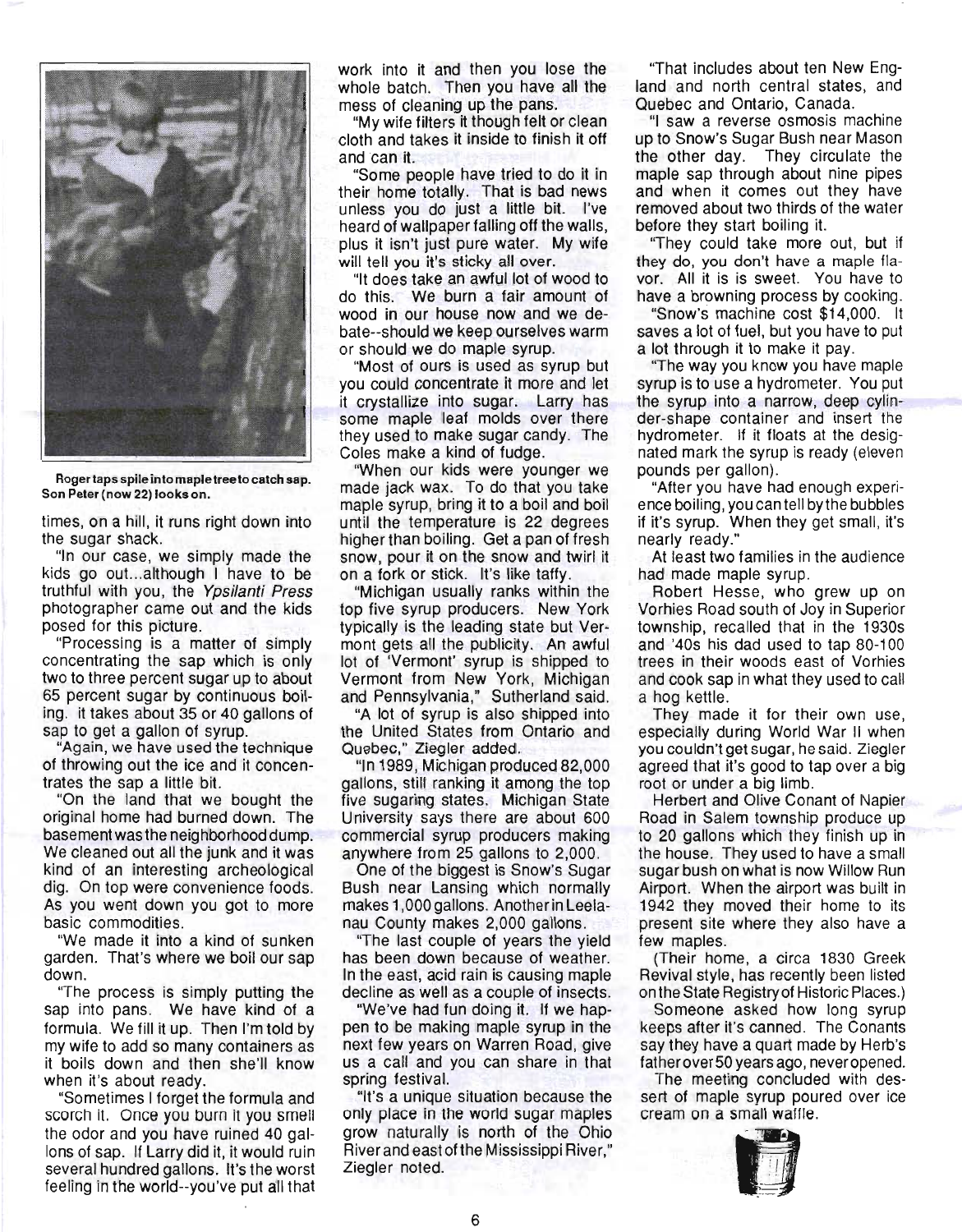# ANDREW TEN BROOK: **FORGOTTEN FIGURE IN ANN ARBOR HISTORY**

By Russell E. Bidlack

(Editor's Note: This is the fourth and final part of Dean Bidlack's manuscript on one of the U-M's first professors and acting presidents. Previous parts were in the November-December, February and March issues.)

The last letter written by Ten Brook known to exist was preserved quite by accident in the pages of a book donated to the Bentley Library many years ago by Ben Wheeler. We know only that it was addressed to a child; it was not dated.

#### My dear girl:

Your kind letter charms me more than I can tell you. That you, In the midst of your labors, play, varied company & the endless charms of your surroundings, should think of me in my solitary room here, much as I thought of you & all the family, is more than I could have hoped.

I love children, & when I am with them, I become in thought a child like them, if, indeed, they are of such kind sympathies that they will allow me to do so...

And, in like manner, I try to accommodate myself to company of all ages up to my own & still older, if I can find in them hearts beating like my own.

Now I am a little afraid I am writing what is more fit for older persons than you, & yet you have given me proof that you know how to feel with & for an old man like me. I would like to have you & your little sister for my girls just as much as is proper.

The very animals which occupy so much of your care & amuse you so, as well as the people you speak of, I should greatly enjoy with you, if that were possible. By the way, I have yet those street-car tickets that were left of our ride last summer & when you come back, we can use them for another ride.

Day before yesterday & yesterday I saw your father, as he will doubtless tell you.

Now I have only to tell you that much as I enjoy company, whether of the young or old, I enjoy myself also alone & that, as I am situated has to be my chief enjoyment. That is a lesson that everyone, old & young, should learn.

Please give my love to all your family & to others who may know me. The Lord bless you,

#### Lovingly, Andrew Ten Brook

From an obituary appearing in a Baptist publication called the Baptist Christian Herald, we know that on November 1, 1899, "though not particularly ill, [but] feeling the need of a recuperative change," Ten Brook, at age 85, took the train to Detroit to enter what was called The Seventh Day Adventist Mission on Trumbull Avenue.

Sometimes called a "sanitarium," this shelter for the aged in poverty, might be called a nursing home today. "Overestimating his strength," but doubtless to save the expense as well, the old man walked from the station "carrying his valise." The writer of the obituary continued:

#### But the effort was too great for his vitality. He reached his destination only to take to his bed, and sank steadily until the end came.

. Andrew Ten Brook died on Sunday afternoon, November 9, 1899. He was buried beside his first wife, Sarah Gilbert, in the family plot in Forest Hill Cemetery.

A simple monument records their names along with those of their six children, including the brief life spans of their five sons. The death date of Mary, their only daughter, has never been added; she died in Brooklyn in 1910.

An obituary in the weekly Ann Arbor Register contained the following tribute:

When he was able to get about, Prof. Ten Brook was never Idle. For some years back he taught a class In German at the Baptist Sunday School. In this his learn-



ANDREW TEN BROOK RESIDENCE

ONWASHTENAWAVENUE From 1874 atlas of Washtenaw County. It stood near Trotter House now at 1443 on eleven acres of lawn and trees.

ing showed to good advantage, as he read the Scriptures in Greek and was a thorough scholar in this line. A book on evidence and the history of Christianity Is now in the publisher's hands.

He retained his full intellectual vigor to the last. He was generous to a fault, and largely to this may be attributed the fact of his slender means at his death... There will be many who will cherish the memory of Andrew Ten Brook.

The "history of Christianity" mentioned above was never published, nor has the manuscript survived. Perhaps it was never even sent to a publisher.

Another question remains. Why did Ten Brook's only granddaughter, Isadore Mudge, burn her grandfather's papers? As has been noted, it was Francis L. D. Goodrich (1877-1962), a contemporary and close friend of Miss Mudge, who conveyed this information to the present writer in a hushed tone in 1958.

He also recalled that toward the end of her life, Miss Mudge had expressed regret to him that she had done this. If he knew her reason, he did not reveal it.

A graduate of Cornell University in 1893, Miss Mudge had won such high praise as a scholar and historian while an undergraduate that she was elected to Phi Beta Kappa in her junior year.

It was not to her grandfather, but to George Lincoln Burr, historian, archivist, and librarian, that Isadore Mudge credited her choice of librarianship as a career. She was a student at Melvil Dewey's New York Library School in Albany when her grandfather died in 1899. Whether she accompanied her mother to the funeral is not known.

Following a decade as a library educator at the University of Illinois, Miss Mudge accepted the position of reference librarian at Columbia Uni- 'versity in 1911 where she remained until her retirement in 1941.

Through her writings, including successive editions of her Guide to Reference Books, long a textbook for all future librarians, Miss Mudge came to be known as "the most influential reference librarian in the history of American librarianship."

Her memory is perpetuated today in the annual award by the American Library Association of the Isadore